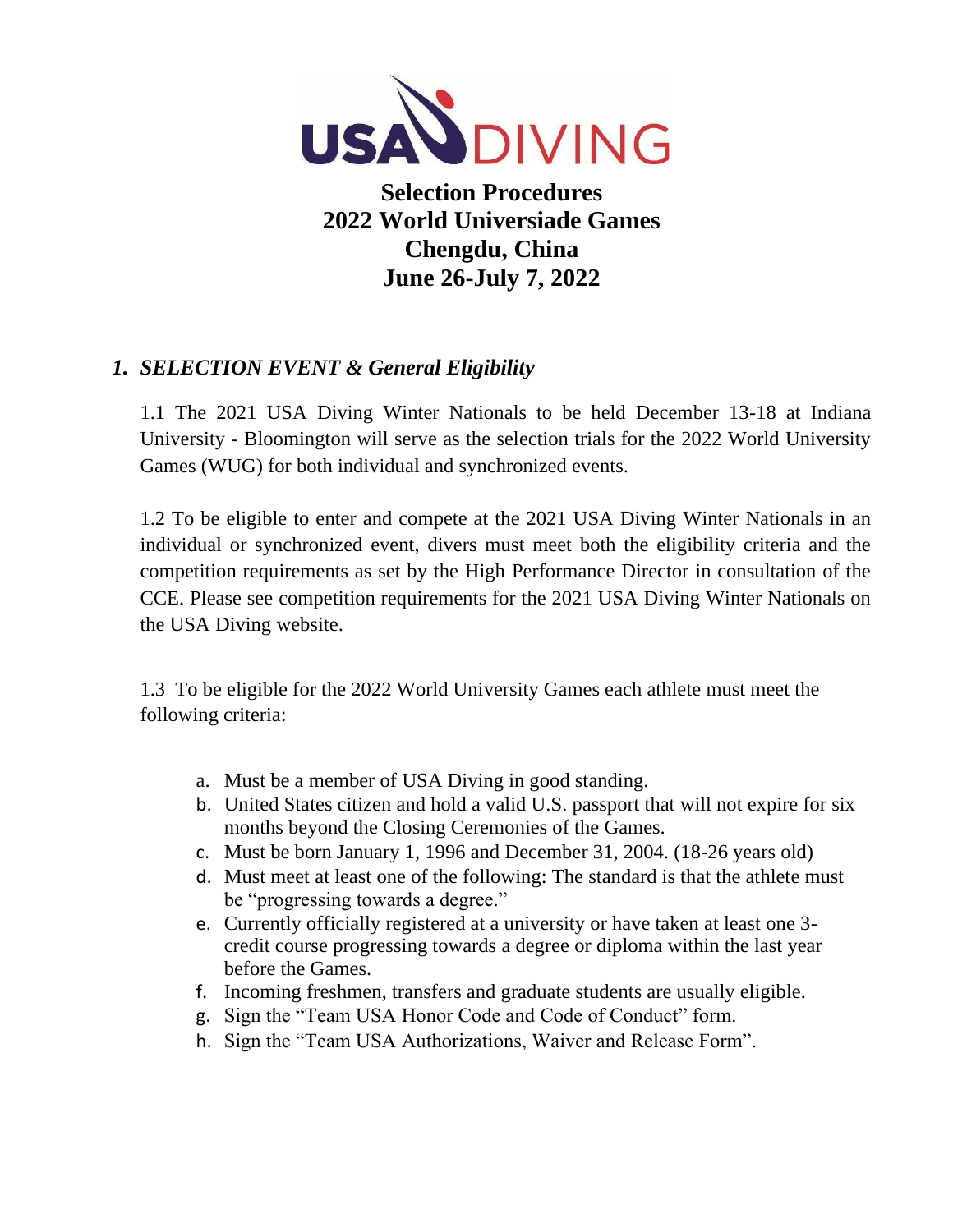1.4 To be eligible for the 2022 World University Games each coach/staff member must meet the following criteria:

- a. Must be a member of USA Diving in good standing.
- b. Have or obtain and hold a valid passport that will not expire for six months beyond the Closing Ceremonies of the Games;
- c. Sign the "USA Team Honor Code and Code of Conduct" form;
- d. Sign the "USA Team Authorizations, Waiver and Release" form; and
- *e.* Complete SafeSport training and submit current certificate.

## *2/ACCEPTANCE OF POSITIONS TO THE TEAM:*

2.1 The 2021 World University Games **is a self-funded trip.** Historically the NCAA has allowed universities to help with the cost associated with participation in the event, but USA Diving cannot assure divers of assistance from their institutions.

2.2 It is projected that the cost for each participant (divers/coaches) will be approximately \$5,000 per person. All potential participants, including alternates, must provide all required paperwork and proof of funding (letter from college, personal credit card details) to USA Diving by *February 1, 2022*.

2.3 Once the pools of participants who meet the eligibility and minimum requirements have been exhausted, emergency changes after May 7, 2022 may be allowed only for injury (or other extraordinary circumstances) at a cost of \$100 per change and must be approved by the High Performance Director in consultation with the Committee for Competitive Excellence and the Local Organizing Committee. All added persons must come from people that have previously submitted all forms by May 7, 2022 and designated as reserves.

## *3/ TEAM SELECTION*

A maximum of ten (10) men and ten (10) women may be named to the team. Those divers will be selected in the following manner:

## *3.1 INDIVIDUAL EVENTS (1-meter, 3-meter and platform):*

- a. Divers must meet eligibility requirements as set by FISU.
- b. The 2021 USA Diving Winter Nationals competition will begin with a preliminary round and will then cut to the top 12 for the finals. The two divers with the highest cumulative scores after two lists that meet all the requirements will be eligible for selection to the 2022 World University Games Team.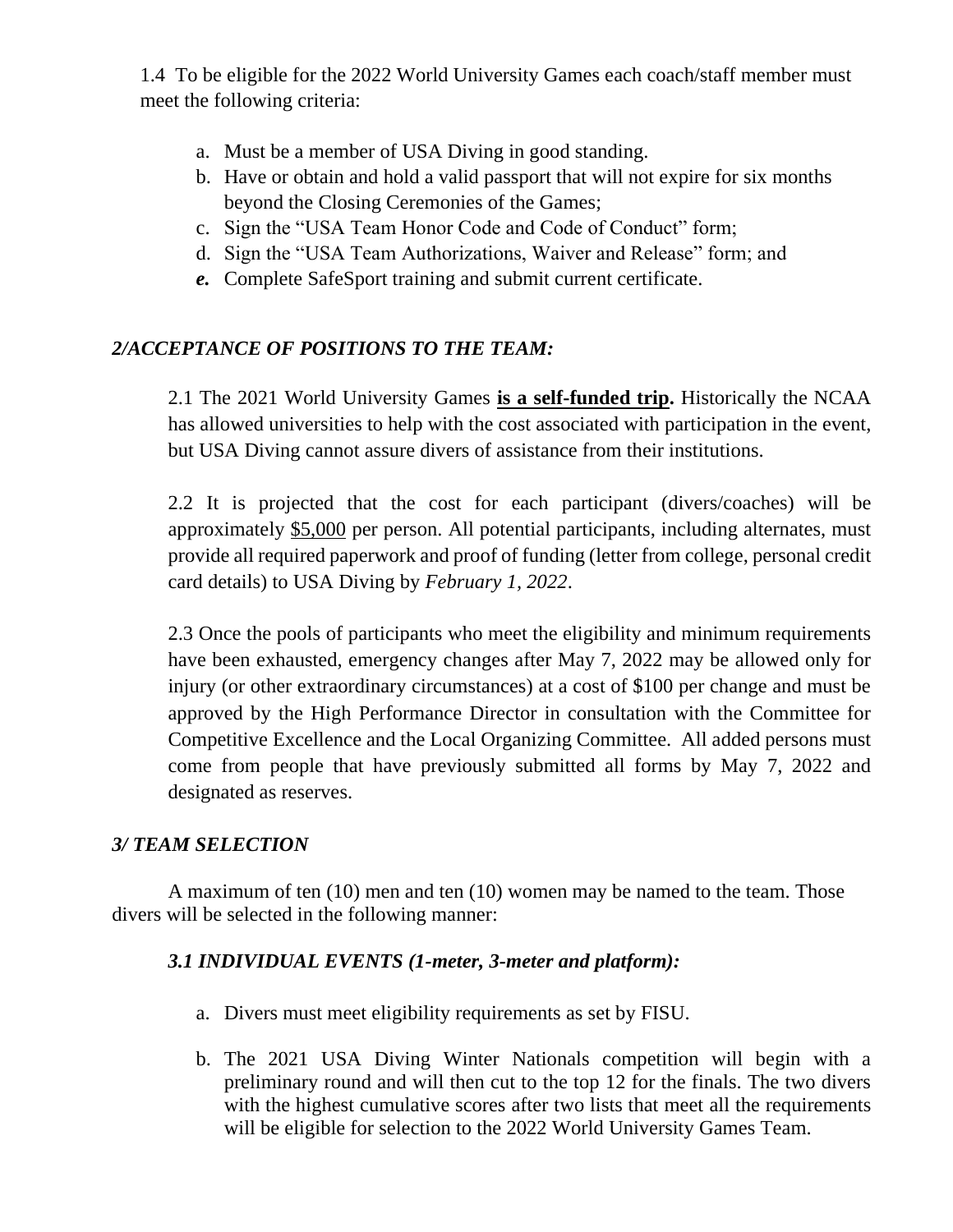c. If one or more of the divers meeting the criteria declines selection, the next eligible diver will be asked to fill the spot in order of the cumulative scores. There will be no selection of divers who did not participate in the finals. If no divers in an event meet the criteria, the entries for that event may remain unfilled.

#### *3.2/ SYNCHRONIZED EVENTS – (3-meter and platform)*

- a. Both members of a synchronized team must meet the eligibility requirements criteria set by FISU.
- b. The 2021 Winter Nationals competition will begin with a preliminary round, with the top 12 teams advancing to the finals. The scores from preliminary and finals will be added together, and the team with the highest cumulative score will be eligible for selection to the 2022 World University Games Team.
- c. If a synchronized team meeting the criteria declines selection, synchronized teams in order of the cumulative scores will be asked to fill the spot. There will be no selection of synchronized teams who did not participate in the finals. If no synchronized team meets the criteria, the entry in that event will be determined by the High Performance Director, in consultation with the coaching staff, from divers already selected to the team for other events or the position will remain unfilled.

## *4/ ADDITIONAL DIVERS*

4.1 If there are fewer than ten (10) men or ten (10) women on the team after following the procedures above, additional divers will be added until there are ten divers or all spots on the team are filled.

Divers will be added in the following manner:

- a. If there are seven (7) or fewer divers on the team in a gender, the next highest placed diver in each of the three (3) individual events will be selected.
- b. If there are eight (8) divers on the team in a gender, the next highest placed divers in each of the Olympic individual events will be selected.
- c. If there are nine (9) divers on the team in a gender, the next highest diver with the closest percentage in final points to the winner in one of the Olympic individual events will be selected.
- d. If the above process does not result in ten divers of the same gender, the High Performance Director in consultation with the Committee for Competitive Excellence will determine if it is in the best interest of the team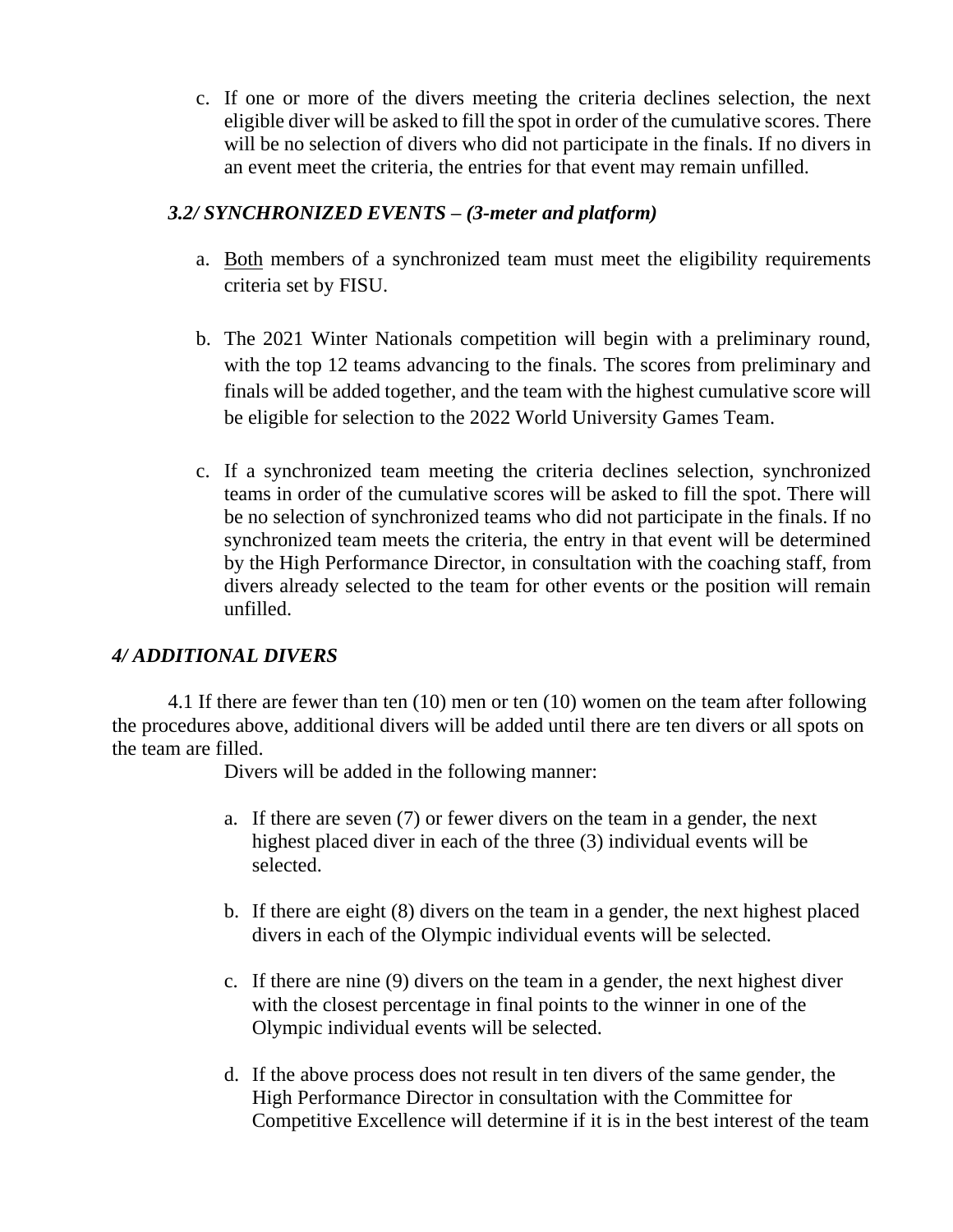to add any additional divers or the team will remain with less than ten divers.

## *5/ REPLACEMENT ATHLETES*

5.1 If an athlete member needs to be replaced due to injury, illness or voluntary withdrawal, **prior to the deadline** of submission of entry names, the next place athlete member will be selected based on the above criteria.

o Please note: If a diver needs to be replaced or withdraws in more than one event and adding the next-ranked alternate in each of those events would result in more than ten divers on the team, the High Performance Director with consultation of the Committee for Competitive Excellence will select the diver(s) that best meets the overall needs of the team. Priority will be given to Olympic events.

5.2 If an athlete member needs to be replaced due to injury, illness or voluntary withdrawal, after the deadline for submission of entry names, it is handled on a caseby-case basis based on logistics, budget restraints and the Organizing Committees approval.

o Please note: Every effort will be made to replace the diver following the above procedures. If it is not possible, the High Performance Director, in consultation with the CCE and the WUG Team coaches, will make a selection decision that is in the best interest of Team USA based on divers who are already on the WUG Team.

#### *6/ INDIVIDUAL EVENTS (Additional entrants into individual events):*

6.1 The U.S. may enter up to three divers in each individual event. The additional spots in individual events will be filled from among the divers already on the team. The team members with the highest cumulative score on each individual event will be selected to fill any open spots until three divers are named to each event.

6.2 If no team member meets the requirements, the entry in that event shall be determined by the High Performance Director in consultation with the coaching staff from divers already selected to the team for another event or the position will remain unfilled.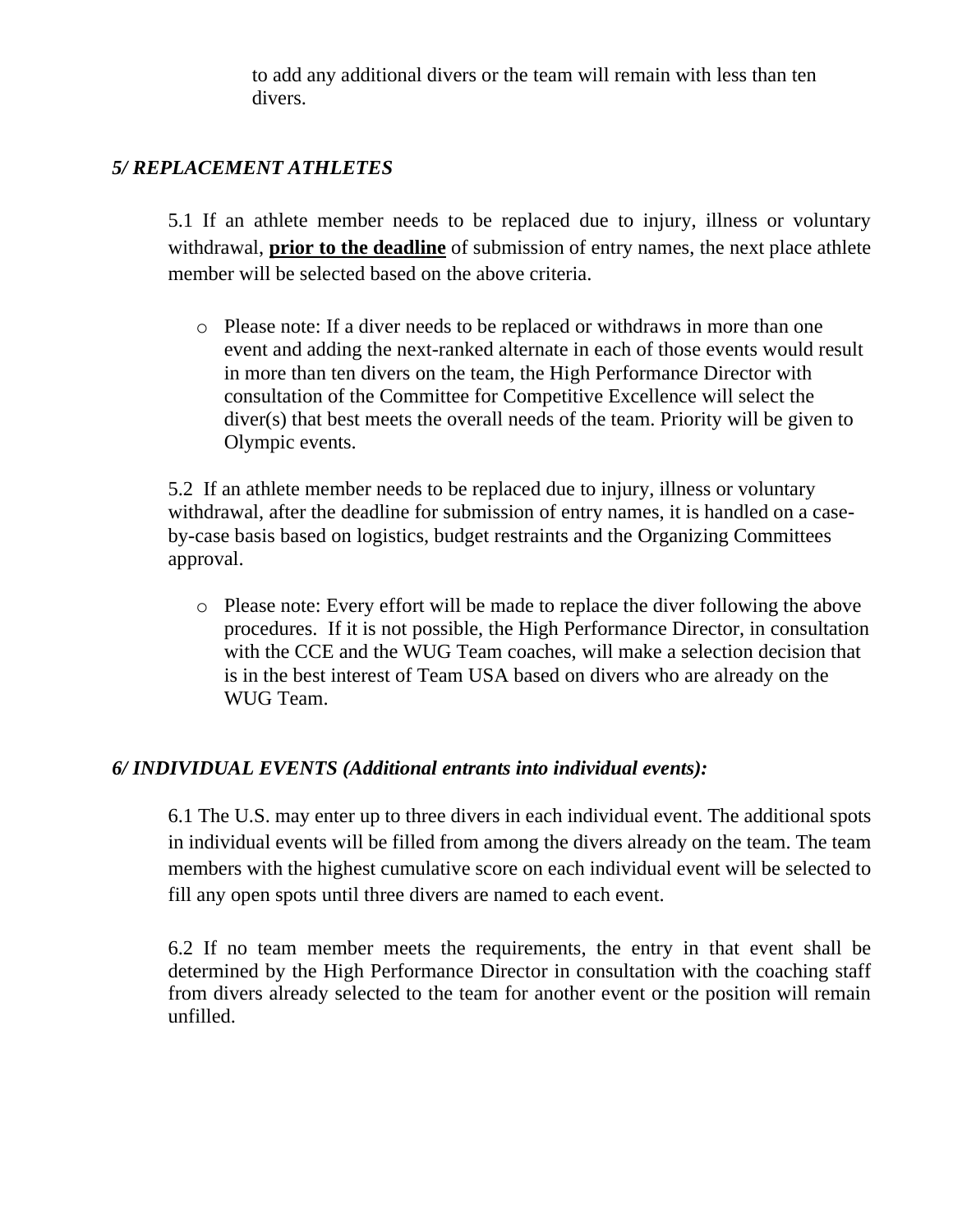## *7/ MIXED SYNCHRONIZED EVENTS – (3-meter and platform)*

7.1 Because of the limited number of athletes allowed, the entry for both mixed synchro events will be determined by the High Performance Director and the World University Games coaching staff from divers already selected to the team for other events or the event(s) will remain unfilled.

#### *8/ TEAM EVENT*

8.1 Because of the limited number of athletes allowed, the entry for the team event will be determined by the High Performance Director and the World University Games coaching staff from divers already selected to the team for other events or the event will remain unfilled.

## *9/ STAFF POSITIONS*

9.1 Each diver that is selected to the team will earn one spot for the official coach of record. There is no guarantee on the number of credentials that USA Diving will be able to secure for coaches.

#### **Selection Process**

- 1. The number of official coach members shall be determined by the High Performance Director in consultation with the Committee for Competitive Excellence and will be dependent on funding.
- 2. Positions Selected on the following formula:
	- a. Select the Coach members with the greatest number of spots on the team (one spot is awarded for each event an athlete is participating in)
- 3. If there is a tie, the following procedures will be followed in order until the tie is broken:
	- a. Select the coach member with the greatest number of athletes.
	- b. Select the coach member with the highest point score based on finishes in the event(s) their athletes were selected (first place is worth two points; second place is worth one point).
		- i. *Note:* A synchronized event will be worth two points in total if one coach has both athletes or two coaches will split and receive one point each if the divers have different coaches.
	- c. Select the coach with the largest score margin between first  $(1<sup>st</sup>)$ place and second  $(2<sup>nd</sup>)$  place for individual events.
	- d. The High-Performance Director in consultation with the Committee for Competitive Excellence will pick the coach they believe best serves the needs of the team.
- 4. The coach in the first position after application of the formula will be the Head Coach.